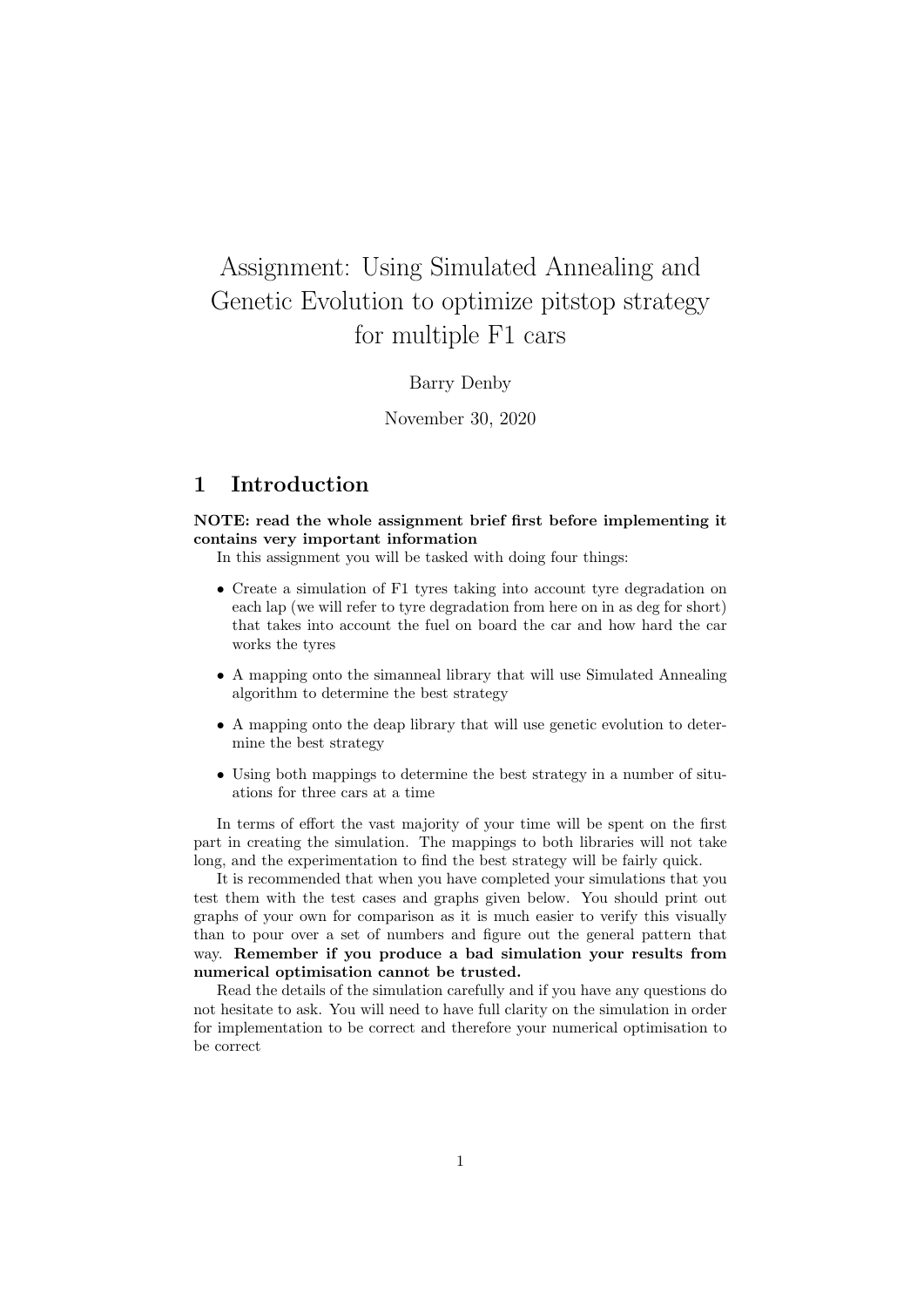# 2 Simulation Details

The reason why F1 teams run many simulations of this nature is that they need to know the fastest way to complete a race, generally there are two main variables involved how many pitstops should be done over the race and what tyre compounds to use. What we will simulate here will not be to their level of complexity but will roughly simulate what happens.

They generate many strategies to cover many different situations. Teams will generally have three dry tyre compounds available to them on each weekend. For the purposes of our called the Soft, Medium, and Hard. The have the following properties:

- Soft: Most grip, fastest lap time, only lasts a short time
- Medium: in between on all properties between Soft and Hard
- Hard: Least grip, slowest lap time, lasts a long time

Also teams must use at least two different compounds during the race, meaning there is one mandatory pitstop and compound change to be made during the race. However, we are going to simulate a rule tweak here. We will require that all three compounds are used during a race requiring a minimum of two stops.

Tyres will be modelled with three different wear phases. A linear phase where the grip loss of the tyre is predictable and linear in nature. A high wear phase where the tyre is still usable but is losing more lap time and grip with each passing lap. Finally the last phase where all usable grip is exhausted and the tyre loses a lot of performance (in F1 terms its referred to as a tyre "falling off the cliff"). The high wear phase will be modelled as a compounding effect after each lap of wear (similar to compound interest). A tyre and its properties therefore will be modelled with the following four parameters:

- initial grip: the grip in seconds per lap the tyre will give as new.
- initial deg: the linear loss in grip per lap expressed as a fraction of time
- switch point: the point at which grip loss changes from linear to high wear
- switch deg: a multiplier that is applied to degradation each lap to determine how much grip is lost

Based on the above you can model your three tyre compounds with the following properties respectively:

- Soft: 2.0, 0.03, 1.8, 1.2
- Medium: 1.6, 0.02, 1.3, 1.2
- Hard: 1.1, 0.01, 0.85, 1.2

For example the soft tyre is worth 2 seconds a lap to begin with but will lose 3 hundreds of a second (0.03 seconds) per lap in the linear phase. The high wear phase starts when overall grip is less than or equal to 1.8 after which the grip loss multiplies by a factor of 1.2 on each lap.

You may also assume the following constants for the purposes of simulation which is designed to approximate the Hungarian GP at the Hungaroring: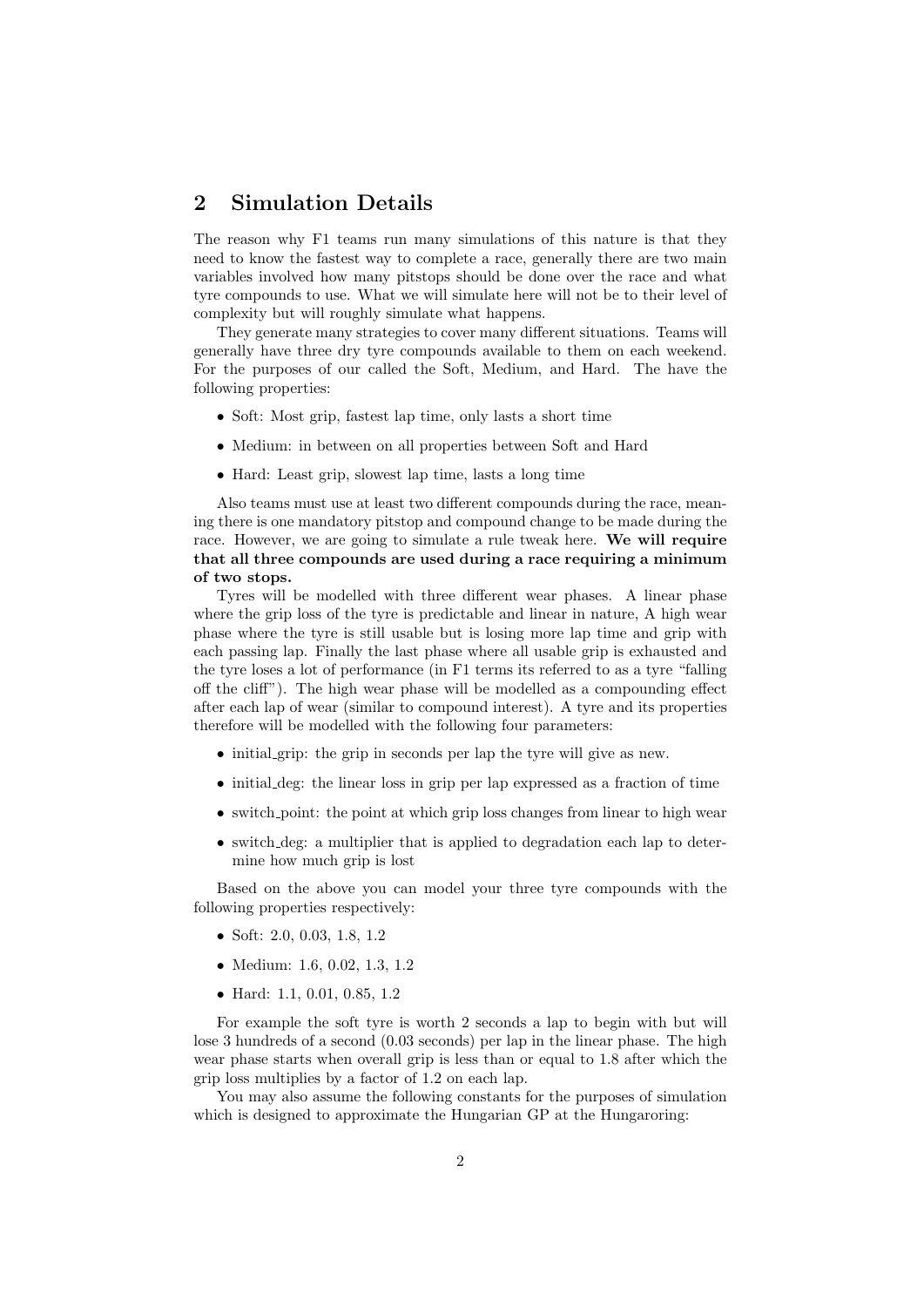- A base lap time of 76 seconds
- A 70 lap race
- each pitstop will add 30 seconds in total to the overall race time
- each car starts with 105Kg of fuel (yes it is measured in Kg not litres as litres is not precise enough in F1)
- each car will use 1.5Kg of fuel per lap

How much fuel is in the car will have an effect on the tyre degradation. Less fuel on board means less wear. You will be required to implement a fuel effect on degradation (will be a multiplier between 0.83 and 1.0) and the degradation must be scaled by this. To calculate the fuel effect you take the current fuel on board and divide it by six times the total fuel at the start of the race. you will then add 0.83 to this number. The reason for this is that the fuel will make up  $1/6$ th of the total mass of the car at the start of the race (i.e.  $5/6 = 0.83$ )

A discussion of the classes and methods that you will need will be given below:

### 3 Classes

Discussion of the classes that you will need in order to write the simulation

#### 3.1 Tyre

A class to represent and model a tyre. you will need the following functions in order to represent it

- $\bullet$   $\bot$  init  $\bot$ : constructor of the class that takes in all four tyre properties mentioned earlier. you will need to keep a copy of these initial properties for other methods.
- $eq$  =  $eq$  =  $t$  tests for equality between two tyres. The equality is that all the initial parameters are the same between both tyres
- addLap(current\_fuel, grip\_loss\_factor): simulates the wear of the tyre after another lap has been completed. The calculation of wear should be done according to these rules
	- In the linear phase grip should be reduced by the deg scaled by the fuel effect
	- In the high wear phase (where grip is above 0.2 seconds) the degradation should be multiplied by the switch deg. The grip should then be reduced by this deg scaled by fuel effect.
	- when grip falls below 0.2 it should be set to zero i.e. the tyre has completed fallen off the cliff

The first two are further scaled by the grip loss factor in that cars that are easier on the tyres will reduce the amount of grip lost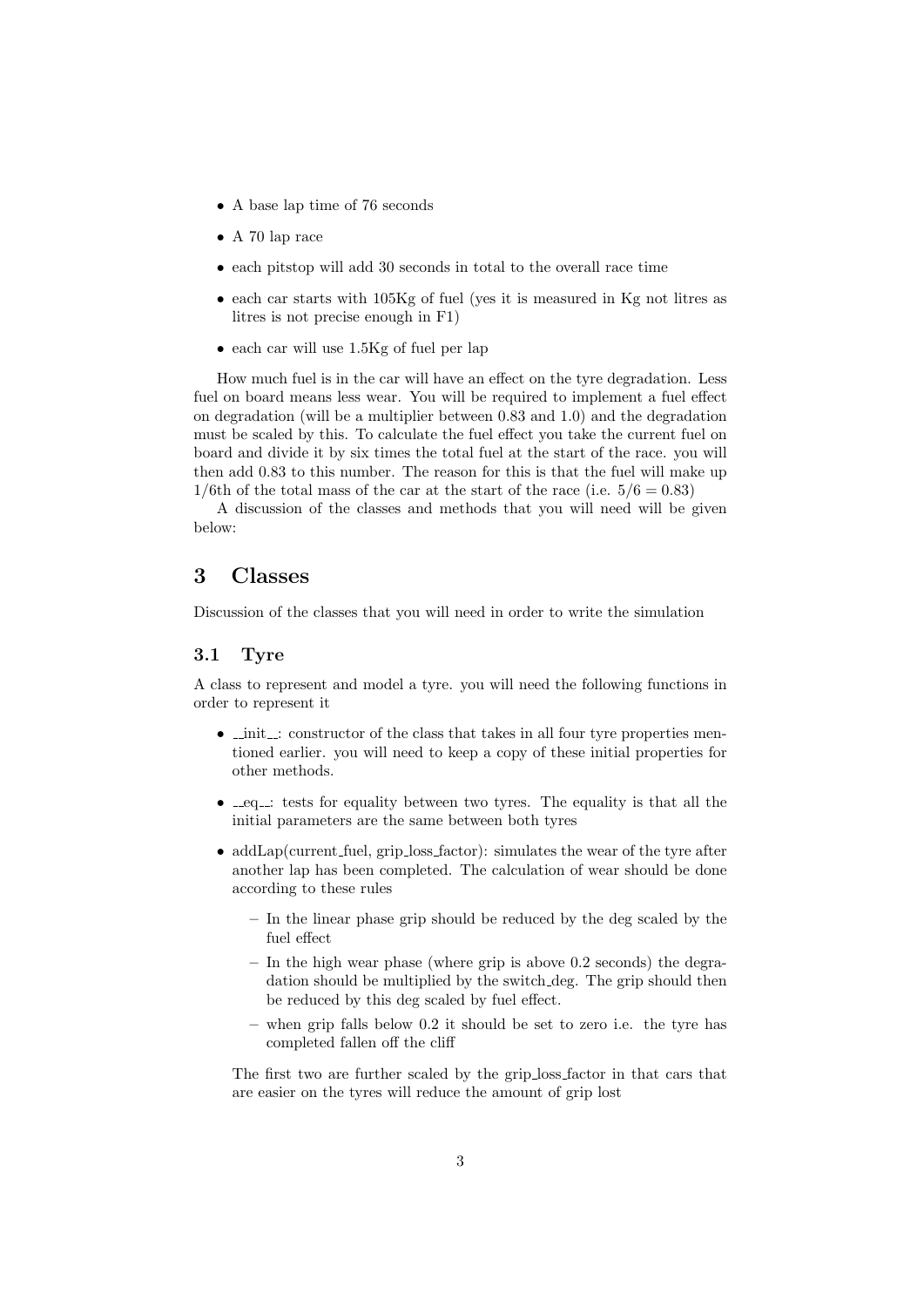- calculateLapTime(fuel, lap\_time\_factor): calculates and returns the laptime based on the current fuel level and state of the tyre. The calculation starts off with the base lap time being scaled by the lap time factor (allows us to simulate faster and slower cars) and is adjusted as follows:
	- if the grip is above or equal 0.2 then subtract the grip from the laptime
	- if the grip falls below 0.2 then add 2 seconds as the tyre is considered to be unsafe and about to destroy itself.
	- reduce the laptime according to 2 times the fuel load. at 105Kg there should be zero reduction in time. at 0Kg you should be subtracting 2 seconds.
- reset: resets the tyre to its initial state

#### 3.2 Car

This is an implementation of car and a race strategy. It will contain a grip loss factor denoting how hard a car works a tyre. Higher values will wear the tyre out quicker and lower values will make the tyre last longer. Similarly there is a lap time factor that will denote how fast this car is. Lower values produce quicker laptimes which higher values produce slower laptimes.

The Car class will also contain details of a strategy including: an initial starting tyre, lap numbers for when each pitstop is to be performed, and the tyres to be fitted at each stop. An example two stop strategy may look like this:

- initial tyre: medium
- number of stops: 2
- $\bullet$  pit in laps: 20, 50
- pit tyres: soft, hard

This states we start the race on the medium tyre. At the end of lap 20 we will pit in and put on a new set of softs, and on lap 50 we will come in again to put on a new set of hards which we will use to get to the end of the race.

You will need the following functions in your code:

- $\bullet$   $\_\_init\_\_$ : constructor of the class that takes in all of the parameters needed as shown above including a count of how many laps a race will be in total. this should also construct a variable for the total race time on this strategy (to be used as energy or fitness) and also should prepare a list for storing each laptime of the race on this strategy
- isValidStrategy: determines if this is a valid race strategy by checking for the following conditions. if one of these fails then this is not a valid strategy:
	- there are less than 2 pit stops
	- there are more stops than tyres and vice versa
	- not all three compounds of tyre is used in the strategy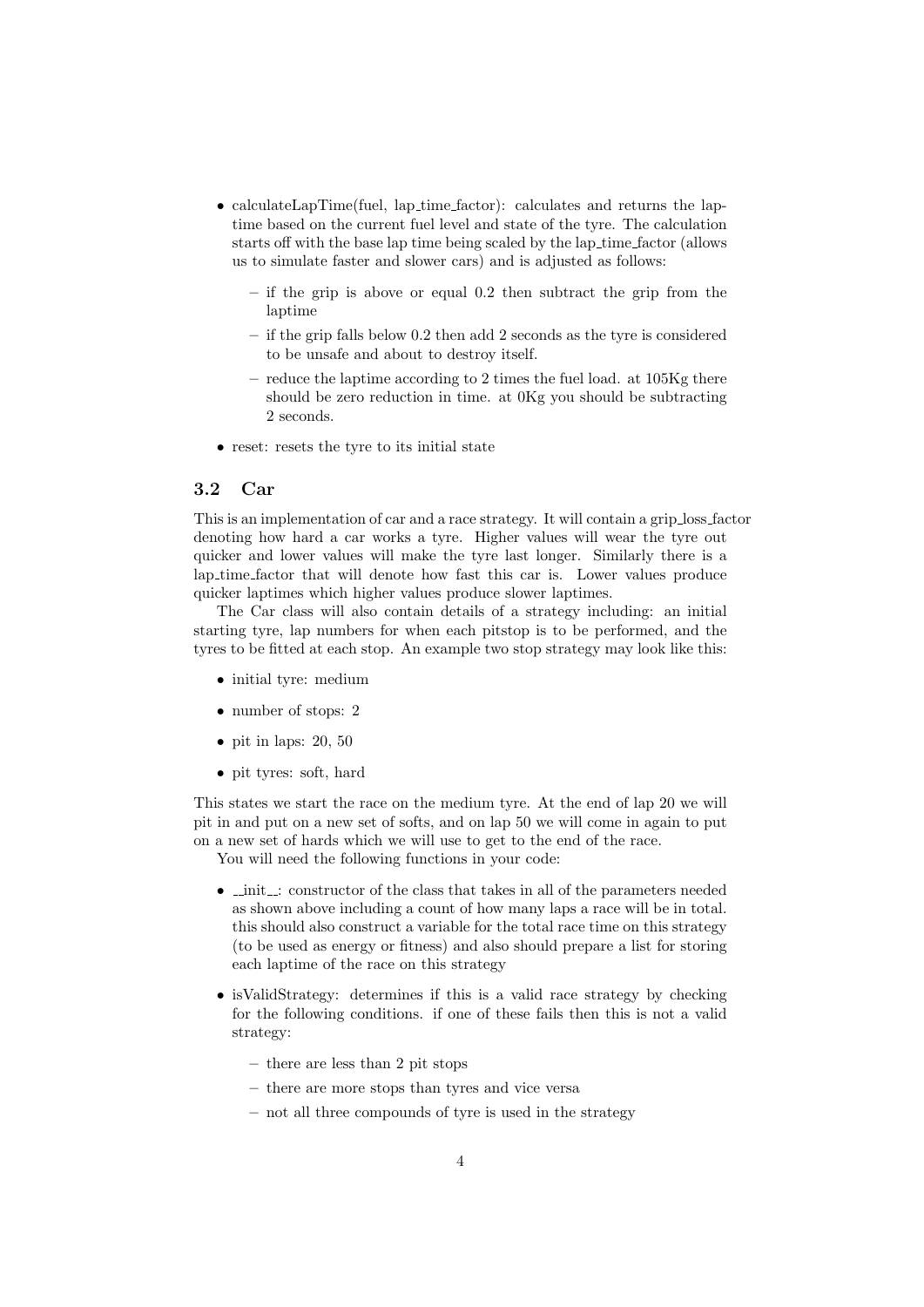- the first stop cannot occur on lap zero
- the last stop cannot occur on the last lap
- the laps for pitstops must increase monotonically and cannot overlap
- simulateRace(): simulates a race using this strategy to calculate an overall racetime. The rules for calculating the racetime are as follows
	- reset all tyres to their initial state, clear the lap times, set the car to start with 105Kg of fuel and fit the starting tyre.
	- if this is an invalid strategy set the racetime to 10,000 seconds and return
	- to account for the standing start of the race start set the initial racetime to 5 seconds.
	- simulate each lap by calculating the laptime, add wear to the tyre and reduce the fuel by a single lap, add the calculated laptime to the overall racetime.
	- if this is a pit in lap then the laptime is the laptime plus the time for a pitstop. make sure to change the tyre
	- record each individual laptime in a list
- $\bullet$  energy(): used for simulated annealing this should return the overall racetime of the strategy
- chooseRandomTyre(): will be needed for making moves in simulated annealing. Is equally likely to return any one of the three tyre compounds
- changeCompound(): chooses a stop at random (all equally likely) and replace the tyre on that stop with a random tyre
- changeLap(): chooses one of the pit in laps at random and flips a coin to determine if we should increment or decrement that lap
- move(): needed for simulated annealing. This should flip a coin to determine whether to change a tyre compound or a lap number using the helper functions above.

#### 3.3 StrategyAnnealer

Wrapper around the Car class for the purposes of mapping it to simulated annealing. it should take in a Car object for the state field of the annealer. the move and energy functions should be mapped onto the move and energy functions of the Car class.

# 4 Advice

My own advice for tackling this assignment. When implementing the simulation you will need something to see if your calculations are correct in your simulation. The way we would suggest doing this is the following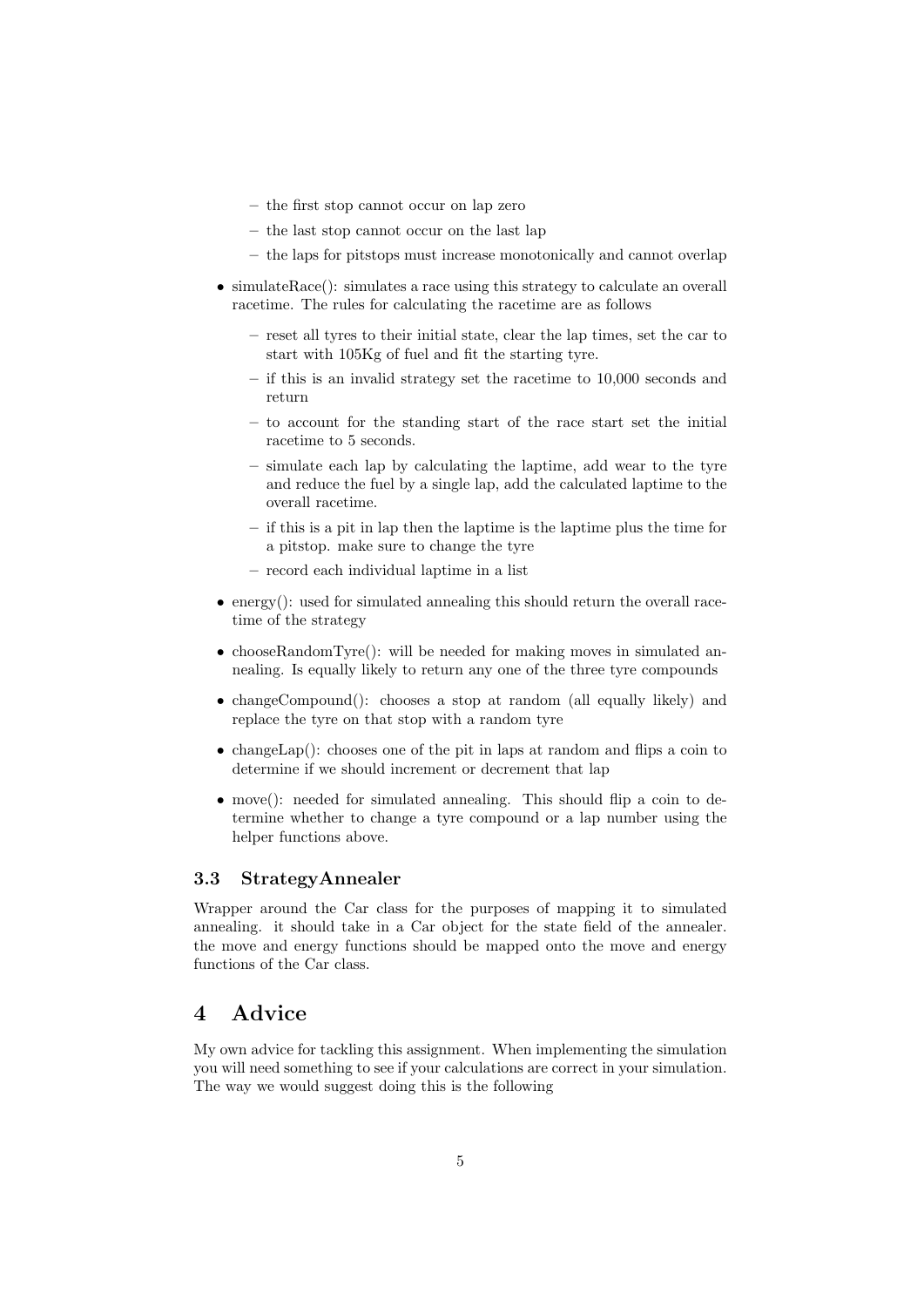- 1. start by modelling the degradation in grip. start on a full fuel load for all three compounds and run them all the way to lap 70. Put the lap numbers in a list and the lap times for all three compounds in three seperate lists. Plot all three on a graph using matplotlib. Your aim is to get a similar graph to ours below. also do this for a fuel load of 60Kg to test fuel effect, again the aim is to get something similar to ours below.
- 2. do the same thing for lap times for each tyre and compare it with the graphs below.
- 3. finally test a 2 stop strategy starting on the medium and pitting for the soft on lap 20 and the hard on lap 50 and print out the lap times to test the overall simulation. You should get something similar to that below.
- 4. Once all the above correlates then you should be able to do the simulated annealing and genetic evolution work

### 5 Graphs

### 5.1 Grip deg of all three tyres

Grip degradation of all three tyres on a full fuel load. Soft is red, medium is green, and hard is blue. the crossover point for the soft and medium is about lap 13.84 and the crossover point for medium and hard is around 25.16.



Grip degradation of all three tyres starting with a 60Kg fuel load. The crossover point for the soft and medium is 18.12 laps and the crossover point for the medium and hard is 32.81 laps.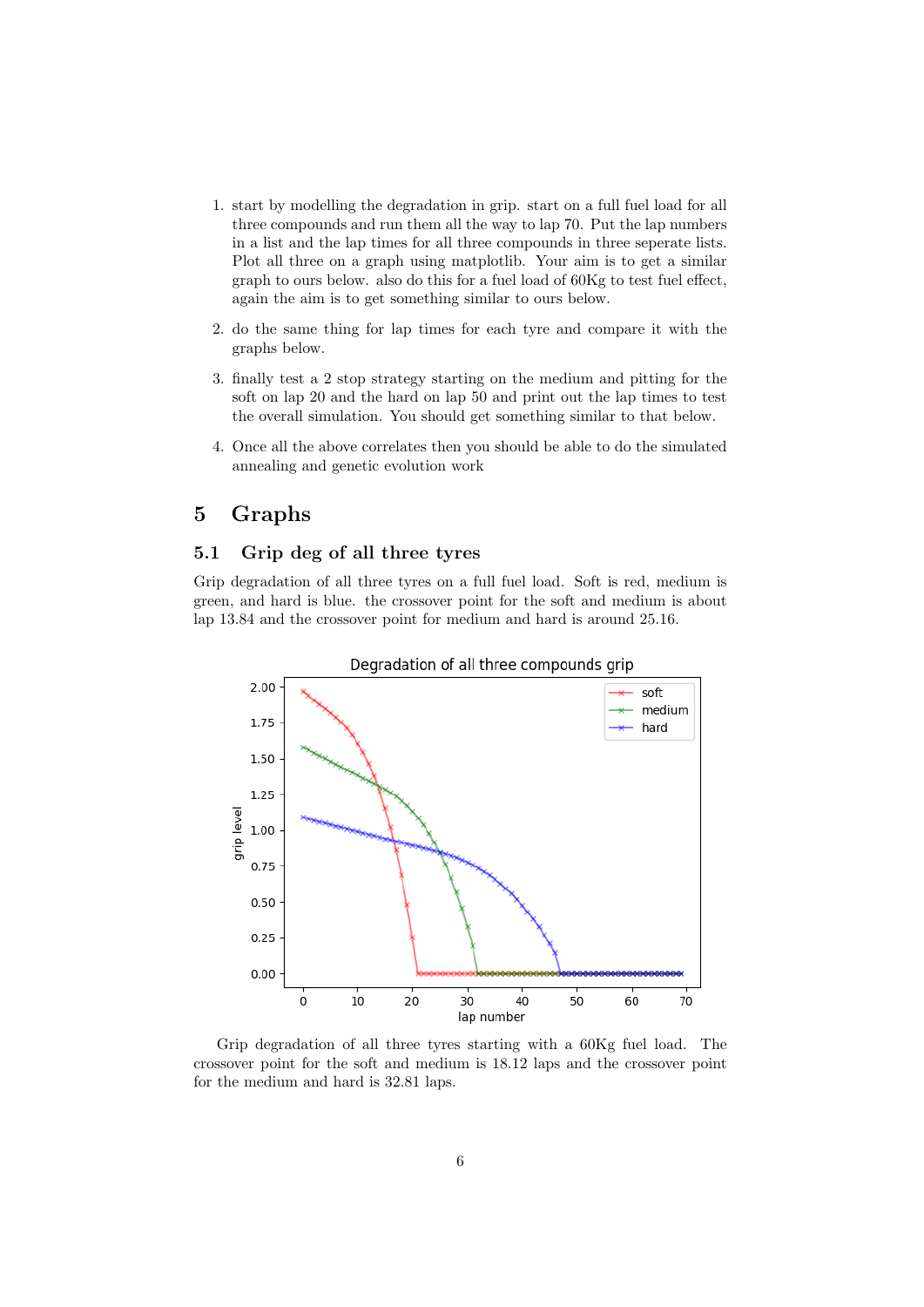

For both graphs be aware that the grip loss factor and lap time factor were both set to 1.

### 5.2 Laptime relative to tyre degradation and fuel effect

Lap time charts of tyres starting from 105Kg and also from 60Kg that takes into account tyre degradation and fuel effect. Note they get faster to begin with but will fall off the cliff.

In the 105Kg case the crossover point for soft and medium should be around 16.29, medium and hard should be at 25.01. In the 60Kg case the crossovers should be at 17.97 and 32.35 respectively.

For both graphs be aware that the grip loss factor and lap time factor were both set to 1.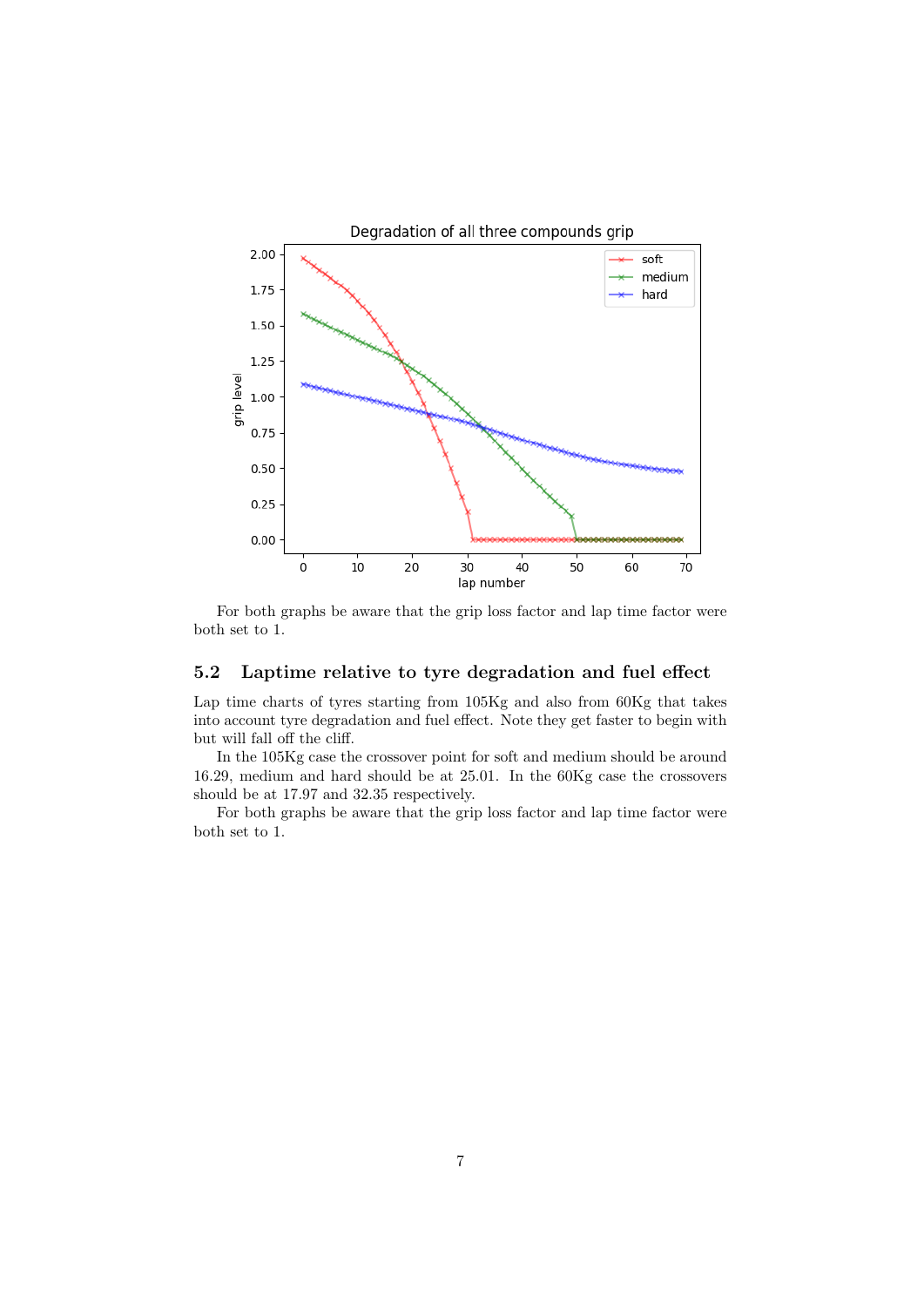

### 5.3 Sample strategy

Sample one stop strategy represented as laptimes. The lap times that are two spikes is because we've added the 30 seconds for the pitstop. The strategy here is start on the sample strategy listed above. Again the grip loss factor and lap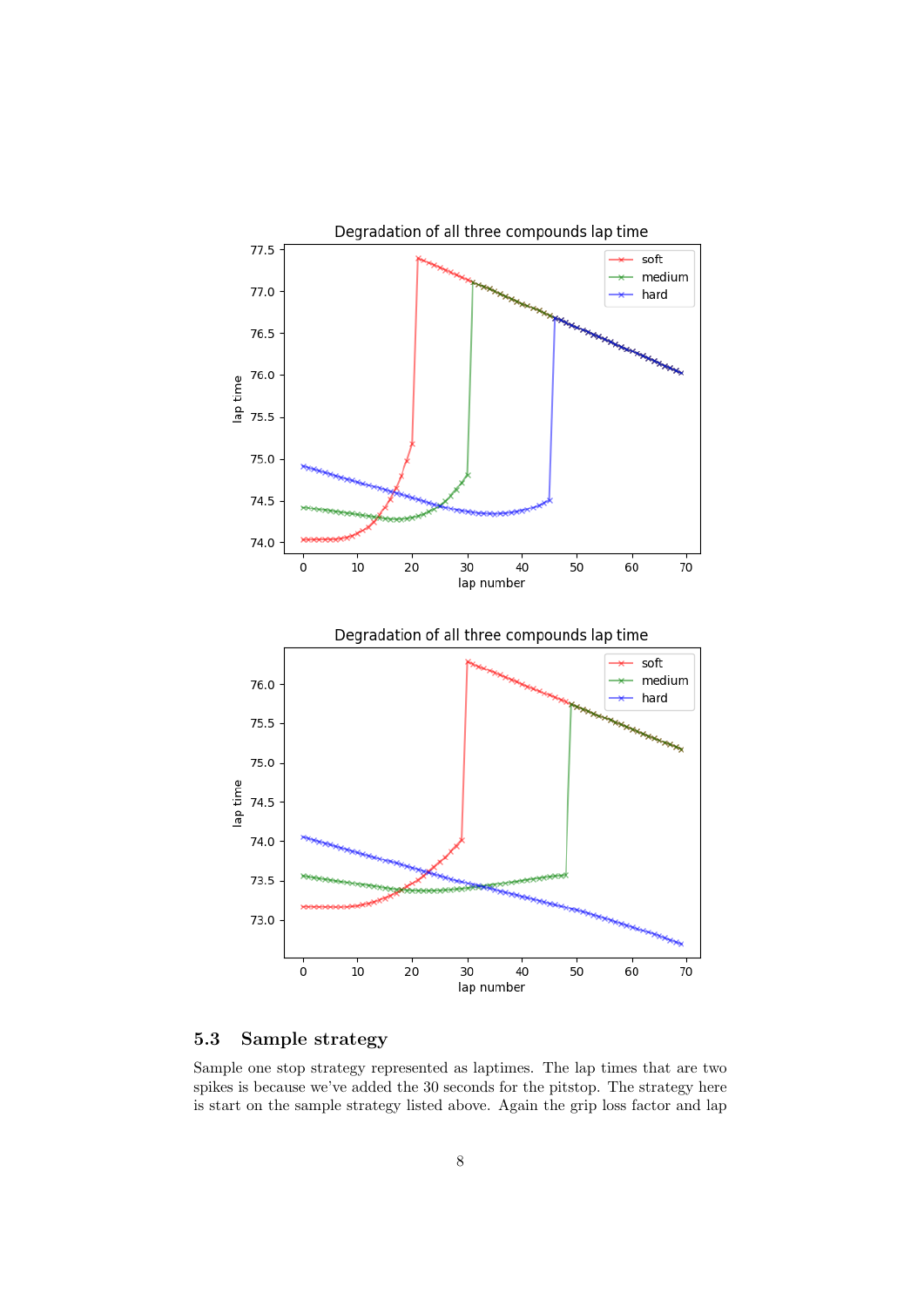time factor were both set to 1.



#### 5.4 Other information

An optimal race time will be somewhere between 5200 and 5400 seconds depending on the strategy (around 105 minutes total). You will also need to adapt this simulation to run for genetic evolution when we cover that section of the notes. In order to generate the graphs above we have done the following:

- for the tyres deg 70 laps from a full fuel load was simulated with 1.5Kg of fuel removed each lap and fuel effect applied to the tyres. There were no stops in between. This was done for all three compounds.
- for the lap times 70 laps from a full fuel load was also simulated with with 1.5Kg of fuel removed each lap and fuel effect applied. There were no stops in between and this was also done for all three compounds.
- To generate the data for the graphs a list of all lap numbers was made for the x axis and a list of deg/laptimes was made for the y axis.
- for the graphs that have three lines there were three sets of laptimes generated and three plot commands were called in matplotlib before showing the graph.

When you get to simulating the race strategies for all three cars you will use the following factors

| Team     | Colour | Lap Time Factor | Grip Loss Factor |
|----------|--------|-----------------|------------------|
| Mercedes | Green  | 0.987           | 0.996            |
| Ferrari  | Red    | 0.99            | 0.99             |
| Red Bull | Blue   | 0.991           | 0.982            |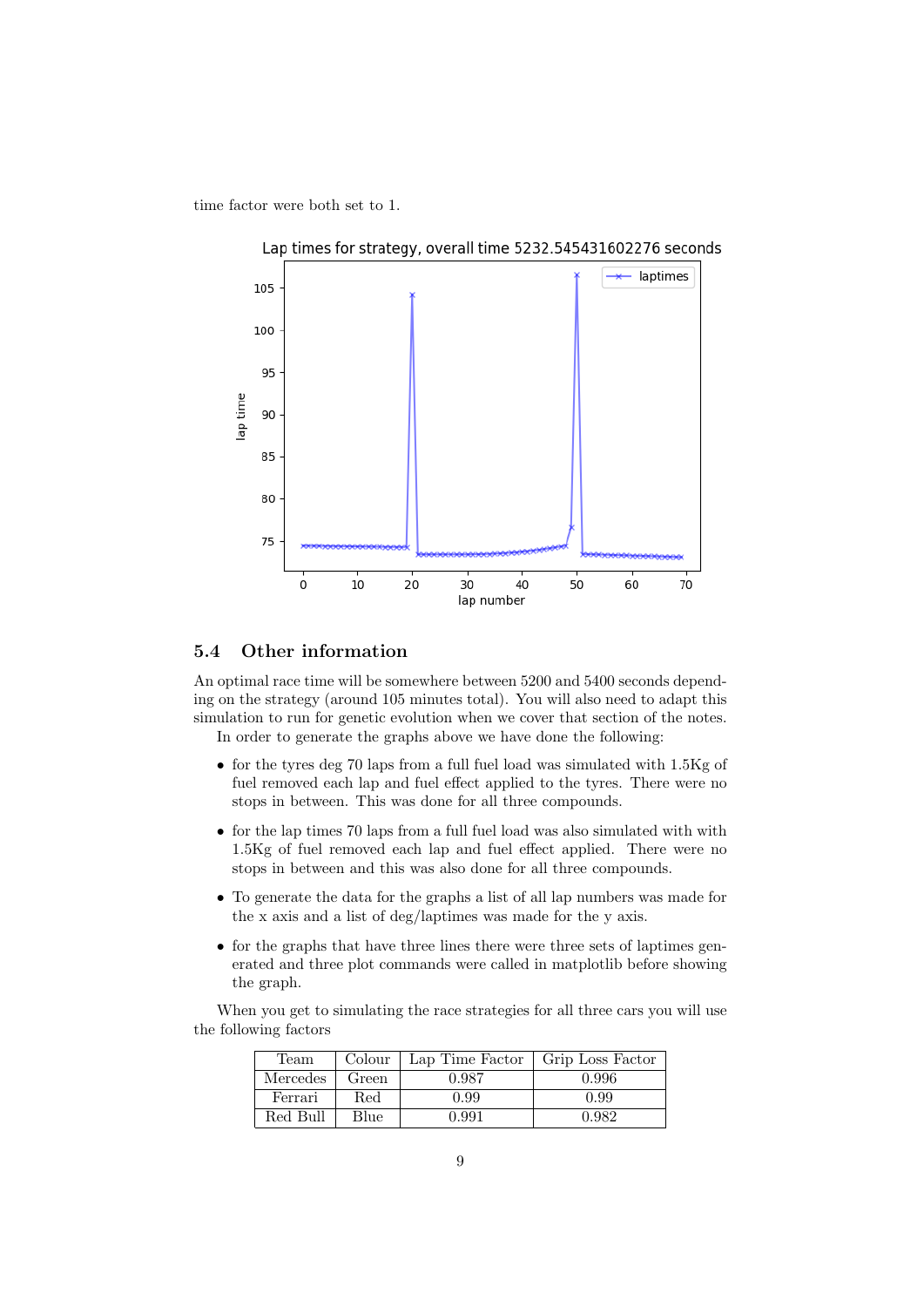### 6 Notes

You are required to submit this assignment by 2021-01-24 (Sunday 24th of January) by 23:55. You are required to submit two separate components to the Moodle

- A single python file containing all of your code.
- A PDF containing documentation of your experiments along with graphs If you do not provide documentation your code will not be marked.

There are also a few penalties you should be aware of

- Code that fails to compile will incur a 30% penalty before grading. At this stage you have zero excuse to produce non compiling code. I should be able to open your project and be able to compile and run without having to fix syntax errors.
- The use of libraries outside the python SDK and permitted libraries (simanneal, deap, matplotlib) will incur a 20% penalty before grading. You have all you need in the standard SDK. I shouldn't have to figure out how to install and use an external library to get your app to work
- The standard late penalties will also apply

You should be aware that I will remove marks for the presence of bugs anywhere in the code and this will incur a deduction of between 1% and 15% depending on the severity. If you have enough of these bugs it is entirely possible that you may not score very many marks overall. I want robust bug free code for this that closely matches the graphs above

Also note that the percentage listed after the bracket is the maximum mark you can obtain if you complete that many brackets without error.